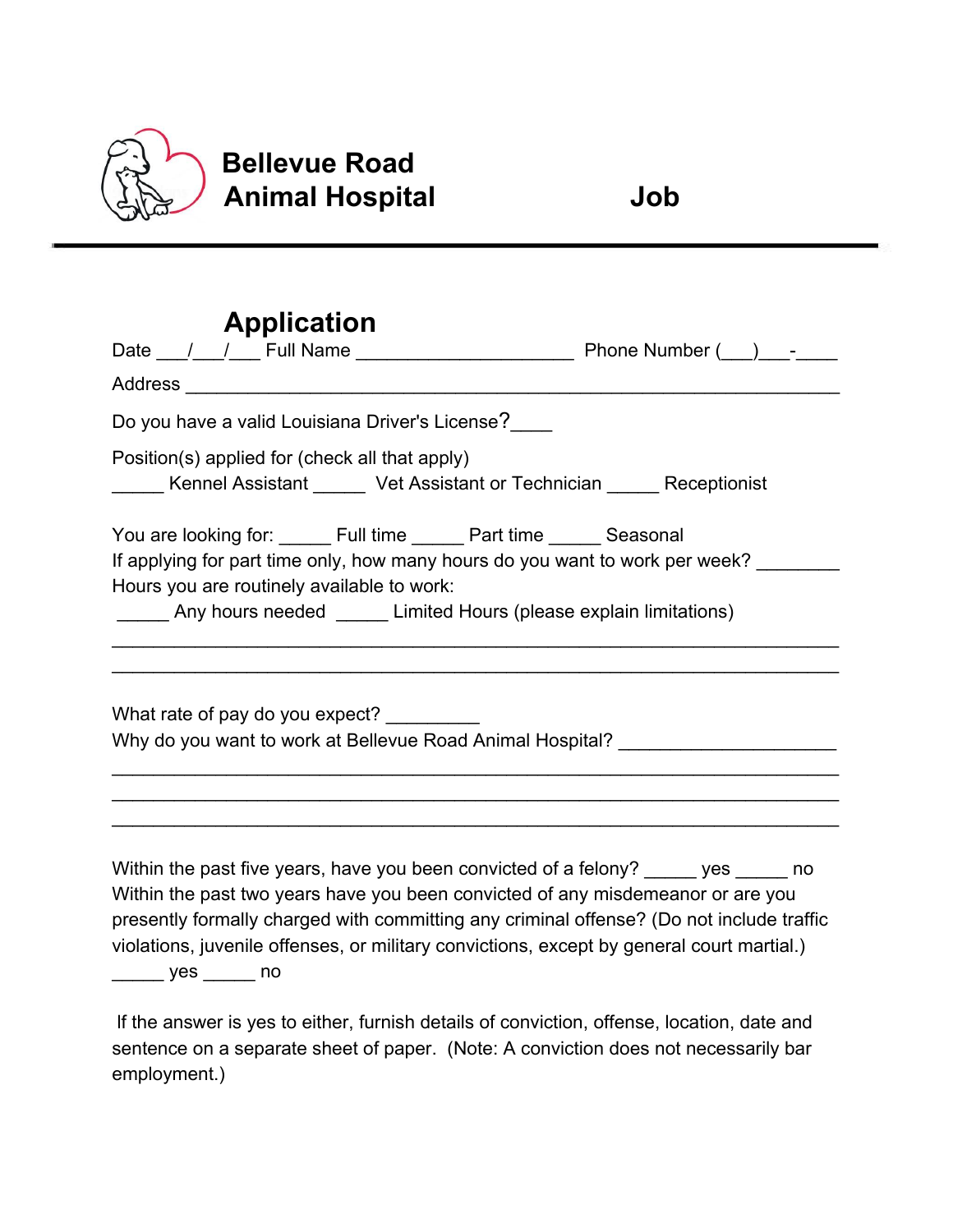Would you agree to and pass routine drug tests? \_\_\_\_\_ yes \_\_\_\_\_ no

### **Education**

| <b>High School</b>                              |       |
|-------------------------------------------------|-------|
| Level of Completion: 1 2 3 4 Date of Graduation |       |
| College                                         |       |
| Level of Completion: 1 2 3 4 Date of Graduation |       |
| Are you currently attending school?             | no no |
| Where?<br>Major                                 |       |

### **Previous Employment- Begin with the most recent**

| <b>Business Name</b>                          | Position                  | Salary | <b>Start and End Date</b> |
|-----------------------------------------------|---------------------------|--------|---------------------------|
| <b>Supervisor's Name and</b><br><b>Number</b> | <b>Reason For Leaving</b> |        |                           |

| <b>Business Name</b>                   | Position                  | <b>Salary</b> | <b>Start and End Date</b> |
|----------------------------------------|---------------------------|---------------|---------------------------|
| <b>Supervisor's Name and</b><br>Number | <b>Reason For Leaving</b> |               |                           |

| <b>Business Name</b>                          | Position                  | <b>Salary</b> | <b>Start and End Date</b> |
|-----------------------------------------------|---------------------------|---------------|---------------------------|
| <b>Supervisor's Name and</b><br><b>Number</b> | <b>Reason For Leaving</b> |               |                           |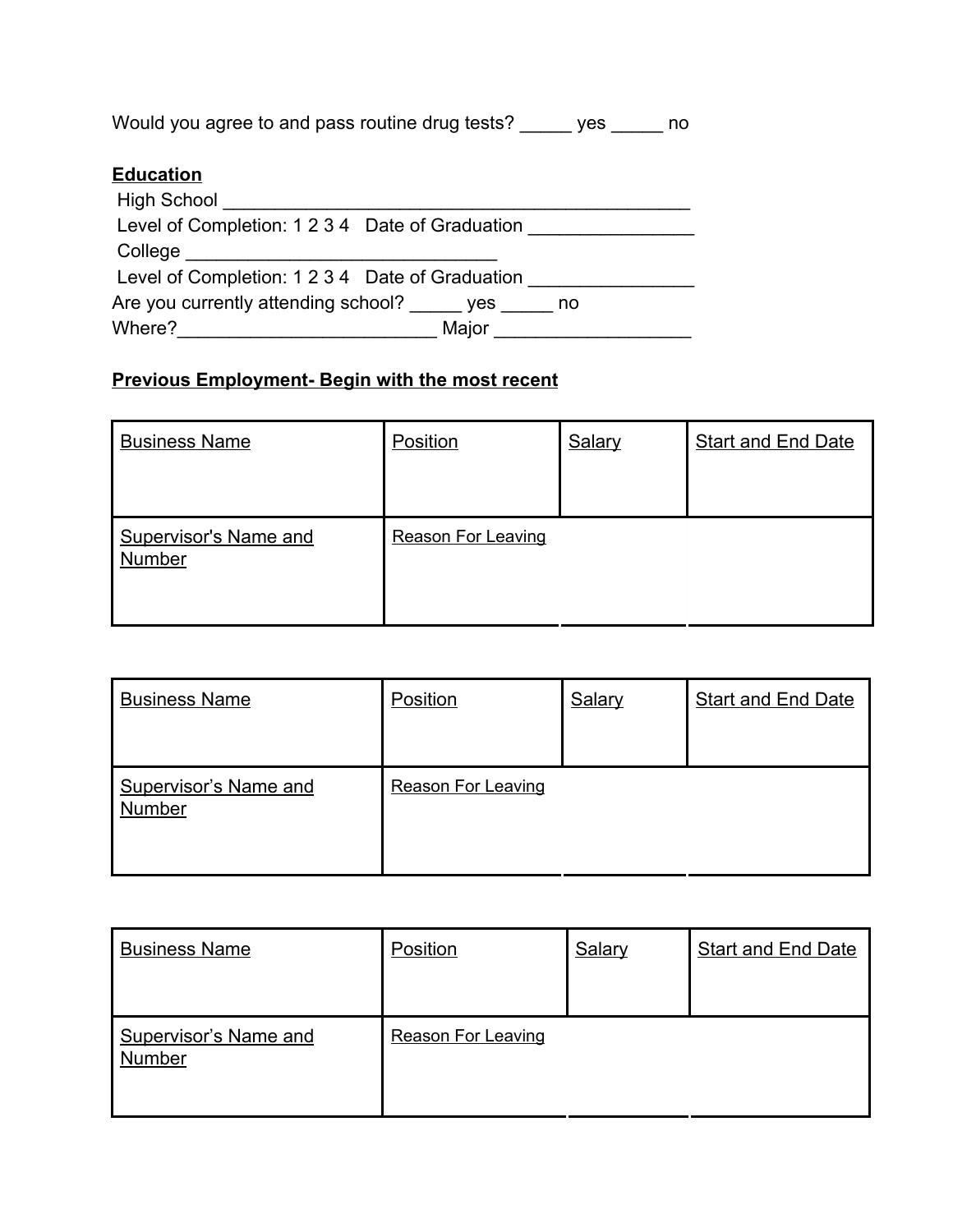| Reference #1         |                               |
|----------------------|-------------------------------|
| Name:                | Relationship:                 |
| Phone Number: (<br>- | How long have they known you? |

#### **Reference #2**

| Name:           | Relationship:                      |
|-----------------|------------------------------------|
| Phone Number: ( | How long have they known you?<br>- |

#### **Reference #3**

| Name:           | Relationship:                                             |
|-----------------|-----------------------------------------------------------|
| Phone Number: ( | How long have they known you?<br>$\overline{\phantom{a}}$ |

### **Office Abilities** Are you able to complete these tasks?

| YES | NO. | <b>DESCRIPTION</b>                                   |
|-----|-----|------------------------------------------------------|
|     |     | Answer multi-line phone                              |
|     |     | Record Keeping for patients/clients                  |
|     |     | Greeting customers and addressing customers concerns |
|     |     | Keeping accurate account of money                    |
|     |     | Mailing out regular reminders to clients             |
|     |     | <b>Appointment Scheduling</b>                        |

## **Assistant Abilities** Are you able to complete these tasks?

| YES | NO. | <b>DESCRIPTION</b>                                 |
|-----|-----|----------------------------------------------------|
|     |     | Feed and water animals                             |
|     |     | Prepare and administer medicines                   |
|     |     | Handle, move and restrain animals                  |
|     |     | Able to cope with the stress of losing animals     |
|     |     | Able to cope with fast paced job requirements      |
|     |     | Able to lift dogs and bags of food up to 50 pounds |